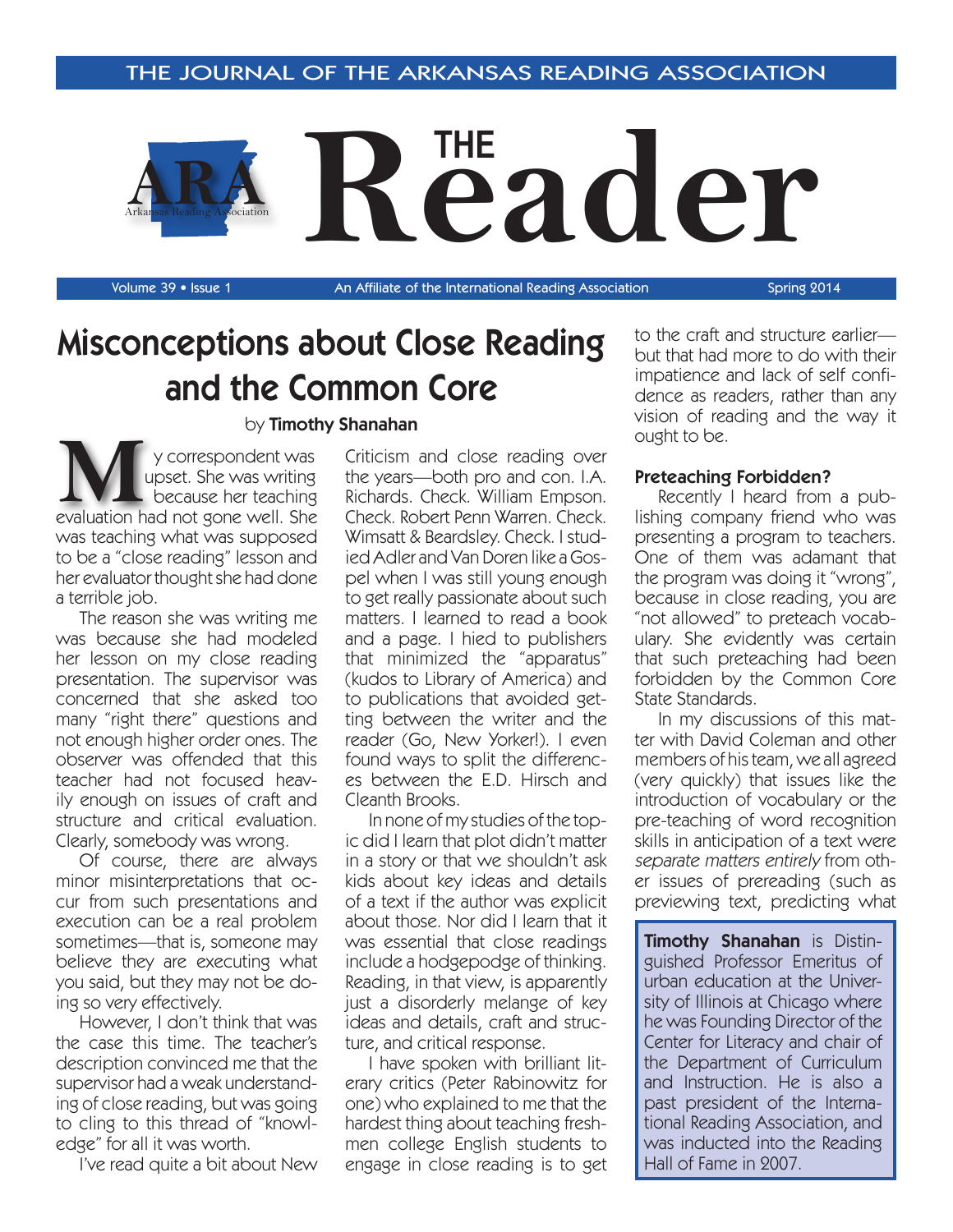The **ARA Reader** is the scholarly journal of the Arkansas Reading Association, and is designed to serve as a resource for Arkansas reading teachers. Opinions expressed in articles and studies herein are those of the respective authors and do not necessarily represent the views of the ARA, its officers, or members.

#### **Publications Committee**

Chair: Bill Morelan Members: Linda Eilers, Naomi Lassen, Mary Mosley, Rosemary Underwood

**ARA Board of Directors** President: Kay Calvert

Past President: Debbie Hardwick Smith

> President-Elect: Caroline Schenk

Vice President: Melisa Rutherford

Secretary: Amanda Snow

Executive Secretary: Susan Peterson

> Treasurer: Dorothy Pollett

Historian: Kaila Murphy

Parliamentarian: Amy Simpson

IRA State Coordinator: Krista Underwood

Membership Director: Billie Ann Dishongh

Technology Coordinator: Trudy Jackson

Event Coordinator: Sarah Womble

Dept. of Education Liason: Jane Dearworth

> Student Liason: Whitley Martin

**The Arkansas Reading Association is an affiliate of the International Reading Association.**

Visit us on the web at: **www.arareading.org** will happen in that text, background knowledge preparation, purpose setting, etc.).

I think we sometimes overdo the preteaching of vocabulary and I'm pretty certain that we don't always pick the right words for such assistance, but the research on this matter is clear and overwhelming: preteaching vocabulary improves reading comprehension and in-

It can be very appropriate to preteach vocabulary for a close reading, as long as the author doesn't provide the definitions himself/herself within the text, or if the interpretation doesn't turn on the nuances of meaning of the pretaught words. The point is to enable students to read the text successfully, but without doing the interpretive work for them.

# "...issues like the pre-teaching of word recognition skills are separate matters entirely from other issues of prereading..."

creases the chances that students will be able to make sense of complex texts. Common Core is absolutely silent on the issue despite this teacher's absolute certainty that it has forbidden such lessons. The problem in both of these cases (and many more that seem to arise each day) is our all-too-human need to lord it over our fellowman (and woman). People who a year ago hadn't even heard of close reading are now "experts" on the matter. I wouldn't mind so much if they had strong educational backgrounds that had engaged them in close readings of history, literature, science, or math—but most never had such opportunities. I wouldn't mind if they were reading the kinds of sources I noted earlier and had not only a depth of understanding what they were talking about, but an awareness of how to be flexible in these principles and precepts without making a wreck of the whole enterprise.

It is funny. In an approach to reading that necessarily must be flexible—because of the centrality of the text to such interpretation we are spawning a bunch of supervisory twits who are insisting on inflexibility at every turn. Instead of paying close attention to the text and allowing it to determine the direction of the interpretative exploration, these buggers want everyone to do it their way.

It can be very appropriate to ask "right there" questions about a text, as long as the explicit ideas that are queried are key points that are essential to building a sophisticated interpretation. If there are three key tenets to a scientific theory, I want to make sure the kids got them, even if the author stated them explicitly.

It can be valuable to have an organized discussion of such matters that ensures that students not only got the major points, but that they are understanding how they fit together (developing coherent memories of such points is valuable). The same goes for asking about key plot turns and character motivations. The issue with such questions isn't whether they require memory or inferencing, but whether they are essential points in the universe of thought created by the author.

It can be very appropriate to read a text multiple times, each time going deeper into the interpretation. Adler and Van Doren suggest the necessity of three or four readings of the "great books," with each reading solving part of the interpretive problem. Thus, it is fine to read the text once just to come to terms with what it has to say, then to read it again to delve deeply into the author's choices of craft and structure and how these serve to extend and reinforce the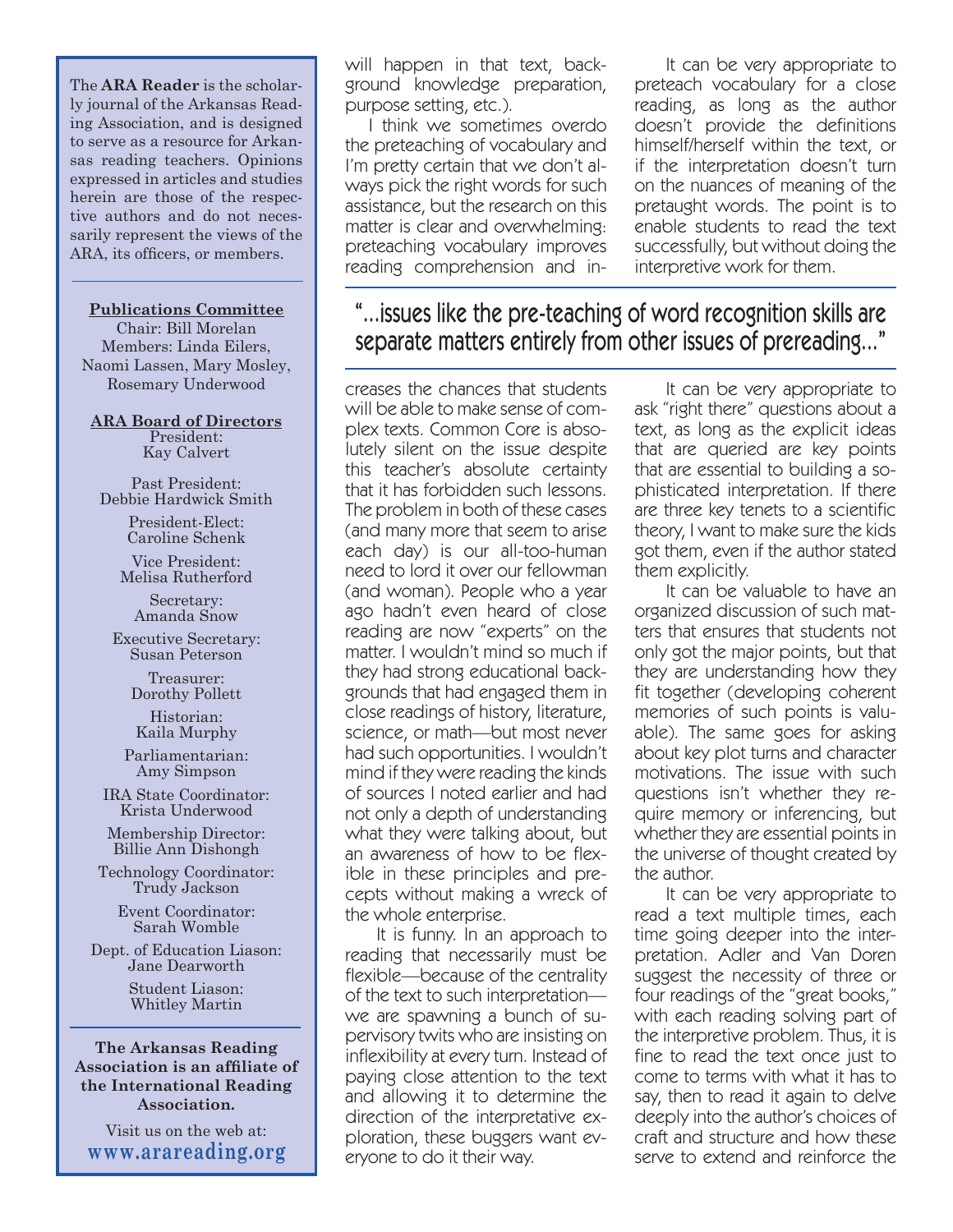meanings identified in the first reading.

Principals, supervisors, and teacher evaluators: If you have just learned about close reading, if you have seen a presentation on it at a conference or a school workshop, if you have read a few chapters about it in Doug Fisher's book or glanced at my blog, or watched a YouTube video, or read the first version of the Publisher's Criteria, let's assume that you really don't understand it very well yet! Show some humility when it comes to lording your vast knowledge over your colleagues and subordinates.

Do you understand how close reading differs in history and literature and science? Do you understand the implications of the idea that close reading isn't a teaching technique but a learning goal? Do you grasp the differences between reading and reading deeply? Can you discern the difference between high level or higher order questions (a la Bloom) and essential or important questions within the universe of the text? Have you taken part in a Great Books discus-

EDITOR'S NOTE: Each issue, we feature emerging research of special interest to Arkansas reading teachers. Abstracts of Action Research Studies (conducted by students at Arkansas Universities) are followed by links to full text versions of the same.

### by Emily Terrell Tableau and Vocabulary Knowledge

An action research project was designed to determine the effects of explicit instruction incorporating Tableau on vocabulary knowledge in a second-grade classroom. The intent was to measure how directly teaching the meaning of words in a storybook using physical movements to act out the words impacts the number and depth of words students understand.

sion group? If not, be humble.

There are many ways to do close reading and there are big philosophical differences in what may seem to be minor points (e.g., is it okay to explore the implications of a theme in children's own lives? is it okay to draw interpretive information from the author's biography or other works that he or she has written? can the reader use what he or she knows about the social world to draw connections among the ideas in a text or to determine a character's or historical figure's motivations?). Do you understand what the implications are of these various views?

For the supervisor who said that it is inappropriate to ask "right there" questions in close reading, I would ask "Why?"

What is it about close reading that is violated by determining that there is bad blood between Hector and Achilles or that Ahab is obsessed with Moby Dick? Yes, those are clearly stated or demonstrated in the text, but why would it be wrong to ask such questions? Why would it be bad to question

Twenty-two students' receptive vocabulary was measured before and after the study using the Peabody Picture Vocabulary Test, 4th Edition. Students' depth of knowledge of the words specifically taught in this study was measured before and after the study using a research-developed depth of word knowledge assessment. During the course of the intervention, students participated in explicit vocabulary instruction incorporating Tableaux, of words found in storybooks. Tableaux required students to create, either individually or in small groups, a still image with their bodies that represented the meaning of the word. This occurred 45 minutes a day, four days a week, for eight weeks. The results of this study revealed a significant increase in the means of both the receptive vocabustudents on what God forms the universe from in the first 10 lines of Genesis (as David Coleman asked an audience at IRA this week)? Again, if these questions are offensive to your view of close reading, there must be a reason why they are offensive. Prejudice against "right there" questions seems to be tied to various theories of reading instruction, but it has no discernible connection to close reading as far as I can tell.

Why wouldn't you preteach the vocabulary essential to making sense of a text—especially if your purpose is to teach reading to a group of children? Perhaps close reading, in this regard, may play out differently in a Yale seminar room than in Mrs. Jones' third grade classroom at P.S. 57.

Close reading, complex text, writing from sources, and the common core are all quite new. Let's not understand them too quickly. This is a time for humility.  $\blacksquare$ 

You can sign up for Dr. Shanahan's blog (and archives) at: http://www. shanahanonliteracy.com/

lary knowledge and depth of knowledge of the specific words taught in this study. Results further revealed that depth of vocabulary knowledge scores increased notably more than receptive vocabulary knowledge. Analysis of scores of the subpopulations in the study suggest that explicit instruction using Tableaux was equally effective for all students regardless of age, gender, or first language spoken. Finally, anecdotes recorded throughout the study indicate that students transferred the vocabulary knowledge into their speaking, reading and writing. The anecdotes also showed an increase in students' willingness to work cooperatively. Results of the present study support research suggesting that robust vocabulary instruction is an effective method for teaching word meanings.